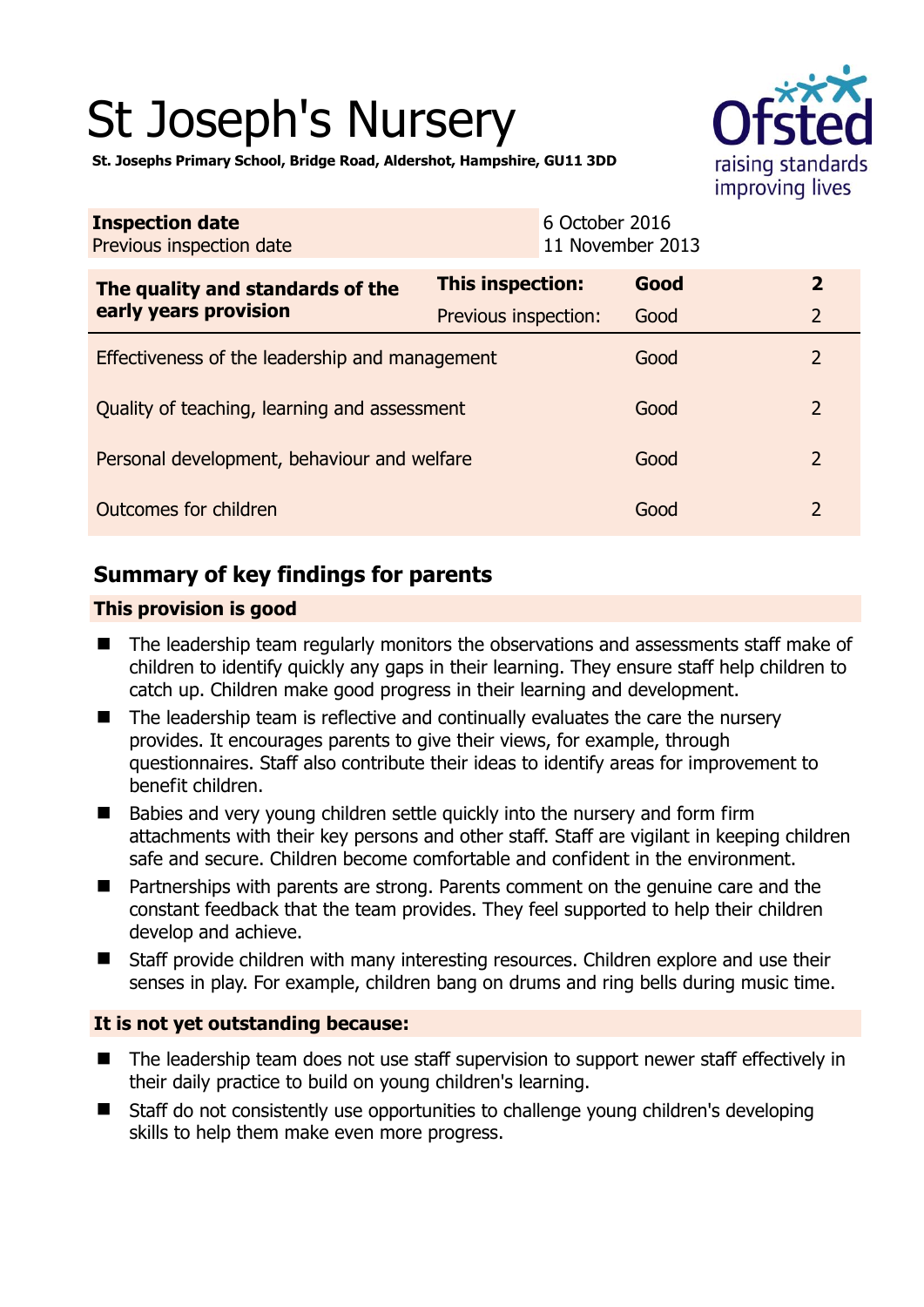# **What the setting needs to do to improve further**

## **To further improve the quality of the early years provision the provider should:**

- use supervision more effectively to provide more support and help newer staff to consistently build on all young children's early learning
- create more opportunities to consistently challenge all young children to enhance their developing skills.

## **Inspection activities**

- The inspector observed activities indoors and outdoors, and the impact that staff's interactions with babies and very young children had on their learning and development.
- The inspector sampled documentation, including children's records, regulatory documentation, and policies and procedures.
- The inspector and the manager evaluated the effectiveness of outside play together.
- The inspector took account of the parents' views and comments.
- $\blacksquare$  The inspector held discussions with staff.

# **Inspector**

Gwendolyn Andrews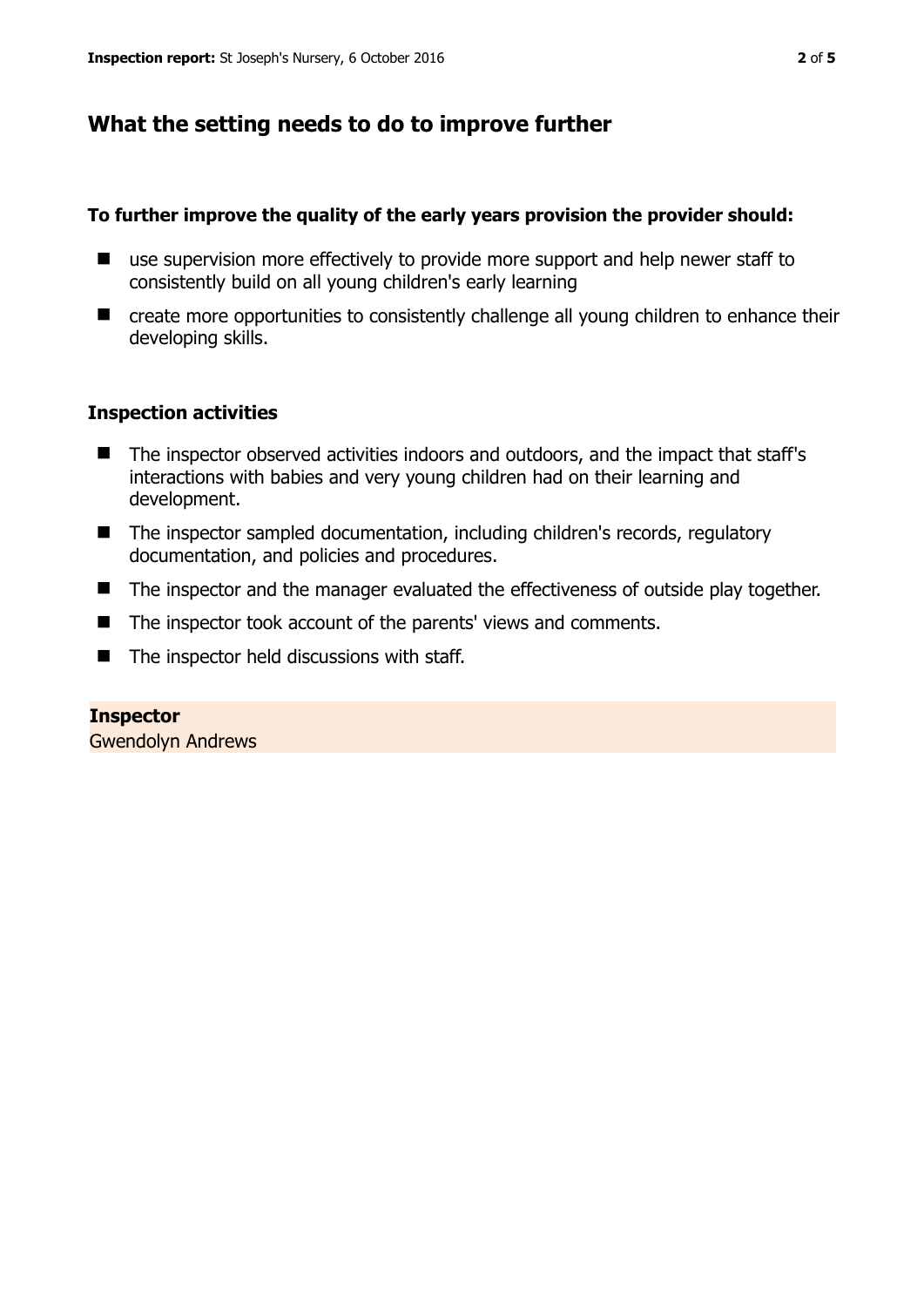# **Inspection findings**

## **Effectiveness of the leadership and management is good**

Safeguarding is effective. The leadership team has up-to-date training and confidently explains to staff the procedures in reporting concerns for young children to protect their welfare. The leadership team creates a vigilant culture within the staff team to keep children safe. Staff share the rigorous policies and procedures with parents, and staff implement them effectively to guide their good practice. The manager has high expectations for herself and her staff team. She has good evaluative skills and implements improvement plans, which help to raise the quality of the care and education continually to improve outcomes for children.

# **Quality of teaching, learning and assessment is good**

Staff understand that babies learn through their everyday experiences. They are responsive to young children's interests, giving them confidence to explore and become interested learners. Staff give babies lots of time and encouragement to try new things. They build on older children's ability to walk to develop their physical skills. For example, they teach children to balance on the stepping stones and experience how their bodies work. Good role modelling from the staff helps children to see how to treat others. For example, staff teach children the simple golden rules, such as 'kind hands' when playing alongside their friends. Staff track children's progress and plan next steps for their key children that extend their development and help them to flourish.

## **Personal development, behaviour and welfare are good**

Staff use a good settling-in process that helps children to feel confident and secure. They are very attentive to all children. Staff are adaptable in their approach to the daily routine and encourage children to become independent as quickly as possible. For instance, older children learn to drink from cups with no lids, and try to put on their own shoes and jackets when going outside. Staff get down to children's level to offer encouragement and support to help them achieve what they set out to do. Staff help children learn to keep safe. For example, they give simple explanations when children are moving around the outdoor area on the bikes, and when playing with the sand.

## **Outcomes for children are good**

Babies and young children settle well into the nursery. They make good progress from their starting points. Children learn to investigate and explore the world around them with confidence. For example, they use many resources in the indoor and outdoor environments that offer new opportunities to learn how things work. Babies and young children develop good physical skills. They master walking and learn to balance on more challenging equipment, such as stepping stones and wheeled toys. They behave well and learn to play and share toys with their friends.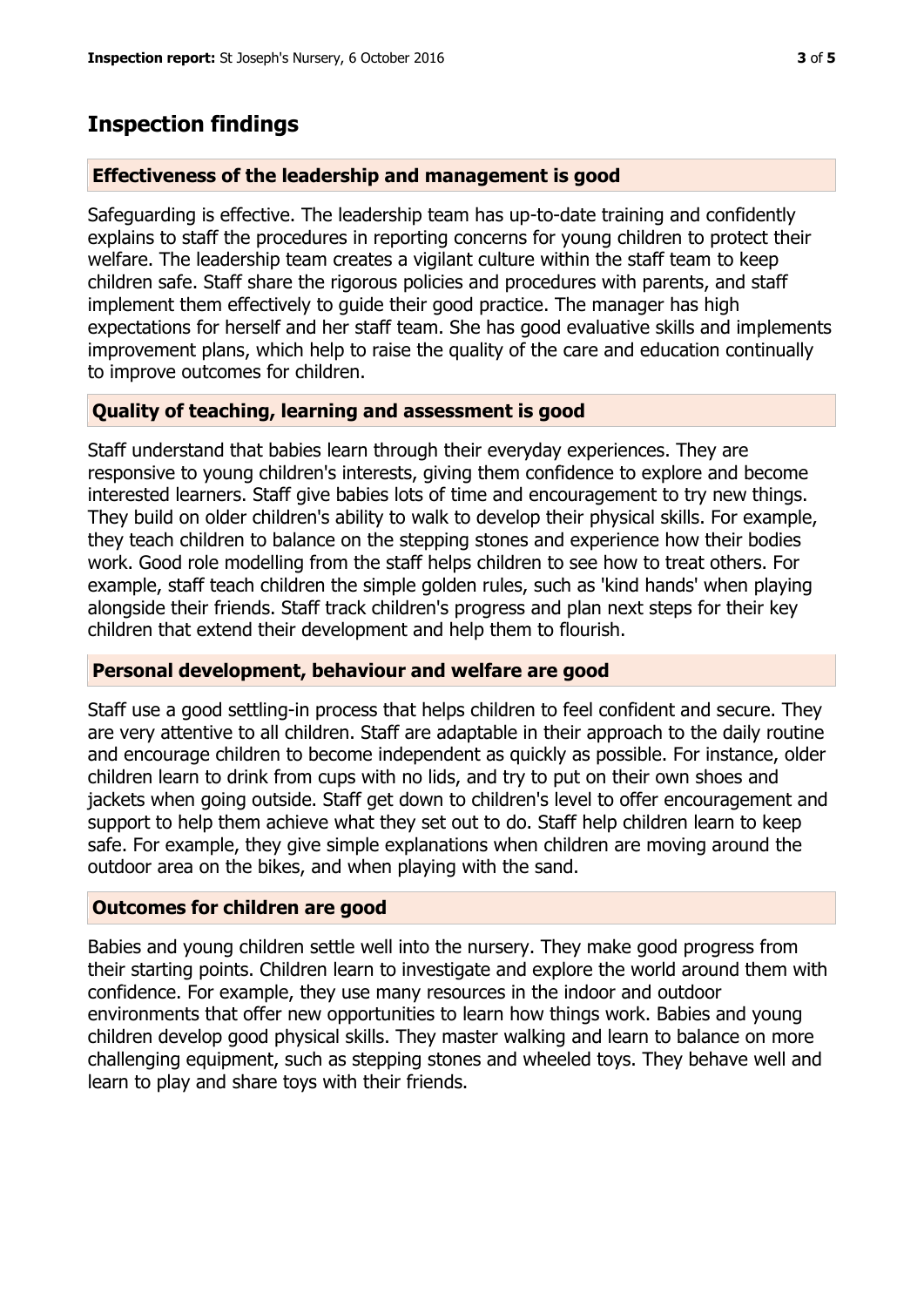# **Setting details**

| Unique reference number                             | 109923                                                                               |  |
|-----------------------------------------------------|--------------------------------------------------------------------------------------|--|
| <b>Local authority</b>                              | Hampshire                                                                            |  |
| <b>Inspection number</b>                            | 1061200                                                                              |  |
| <b>Type of provision</b>                            | Full-time provision                                                                  |  |
| Day care type                                       | Childcare - Non-Domestic                                                             |  |
| <b>Registers</b>                                    | Early Years Register, Compulsory Childcare<br>Register, Voluntary Childcare Register |  |
| Age range of children                               | $0 - 2$                                                                              |  |
| <b>Total number of places</b>                       | 9                                                                                    |  |
| Number of children on roll                          | 11                                                                                   |  |
| Name of registered person                           | St. Joseph's Child Care Group                                                        |  |
| <b>Registered person unique</b><br>reference number | RP911079                                                                             |  |
| <b>Date of previous inspection</b>                  | 11 November 2013                                                                     |  |
| <b>Telephone number</b>                             | 01252 350583                                                                         |  |

St Joseph's Nursery registered in 1987. The day nursery is situated in the grounds of St Joseph's Catholic Primary School in Aldershot, Hampshire. It is open weekdays from 8am to 5pm. The nursery offers care for babies and young children aged six months to two years. There are four members of staff; of these, one holds a qualification at level 6 and two have a qualification at level 3.

This inspection was carried out by Ofsted under sections 49 and 50 of the Childcare Act 2006 on the quality and standards of provision that is registered on the Early Years Register. The registered person must ensure that this provision complies with the statutory framework for children's learning, development and care, known as the early years foundation stage.

Any complaints about the inspection or the report should be made following the procedures set out in the guidance 'Complaints procedure: raising concerns and making complaints about Ofsted', which is available from Ofsted's website: www.gov.uk/government/organisations/ofsted. If you would like Ofsted to send you a copy of the guidance, please telephone 0300 123 4234, or email enquiries@ofsted.gov.uk.